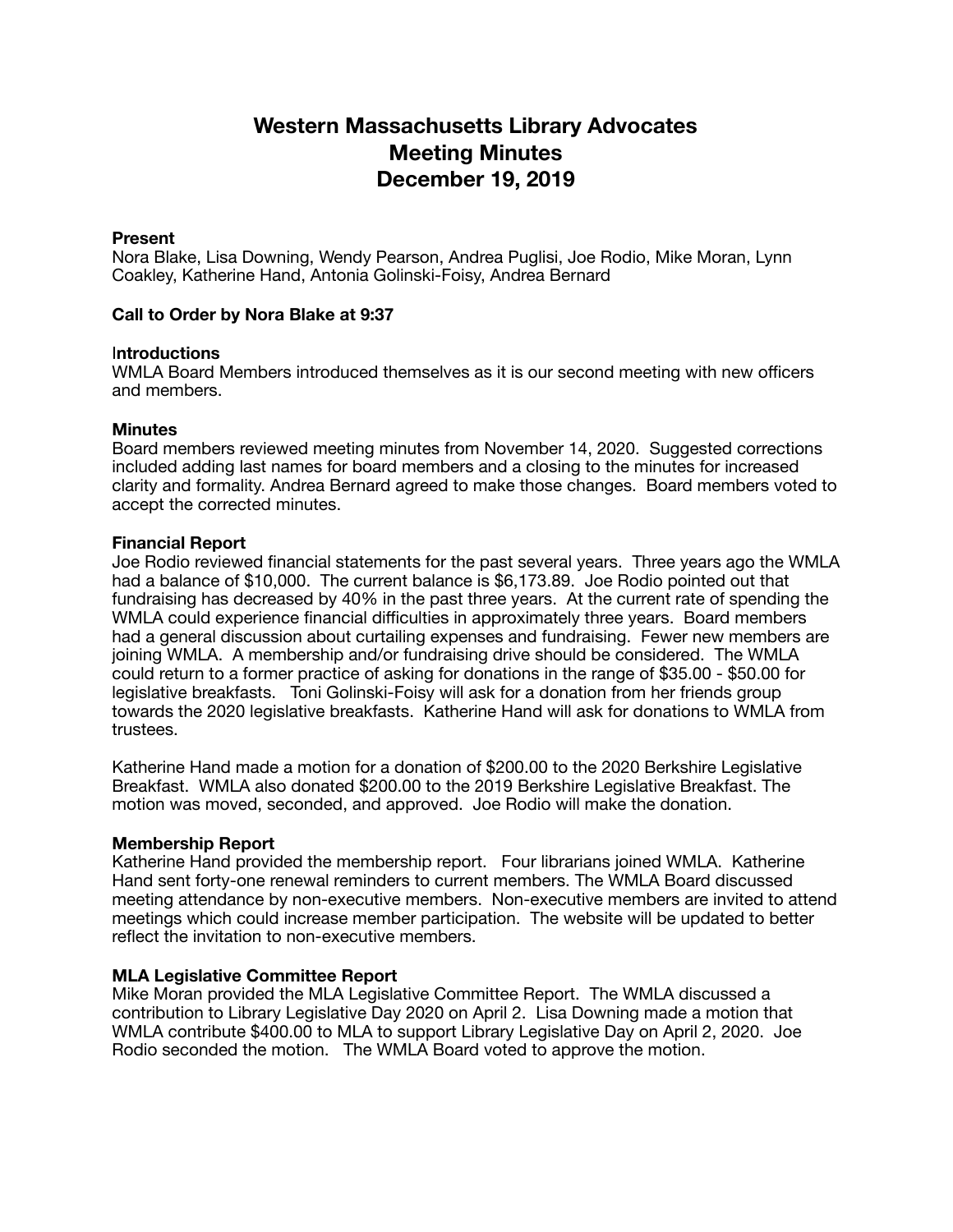## **Library Legislative Breakfast and Related Events**

Nora Blake reported that Jennifer Harris is hosting a legislative evening in Plymouth and will share information about her experience. At present, an evening event may be too expensive for WMLA.

Mary Rose Quinn, MBLC asked if the WMLA will be sending a representative to National Library Legislative Day, May 4-5, 2020 in Washington, DC. Mary Rose Quinn is willing to schedule meetings with legislators for attendees. The registration fee for the event is \$175.00 and includes some amenities but there are additional expenses. Katherine Hand made a motion to provide \$1000.00 to cover registration, flight, hotel, and expenses for the event. Toni Golinski-Foisy seconded the motion. The WMLA Board voted to approve the motion. Board members will consider if they want to go and decide in January.

The WMLA board members discussed making a contribution by WMLA to the Library Legislative Breakfast in Monson (co-hosted by CMLA) as Senator Gobi's district overlaps with Monson and Palmer. There is no set date for this breakfast.

Holyoke will host a Library Legislative Breakfast for the office of former Senator Humason. There is no no set date at this time. Leverett will hold a Library Legislative Breakfast for Senator Comerford on February 7, 2020. East Forrest Park Library will host a Library Legislative Breakfast for Senators Welch and Lesser. January 17, 2020 at 8:30 AM is a tentative date/time. Alex Reczkowski invited WMLA to provide a speaker at the Berkshire Legislative Breakfast in Monterey on January 31, 2020. Lynn Coakley will be there and will be the speaker.

State Aid is primary for the MBLC Legislative Agenda: Strong Libraries/Strong Communities or State Aid is Local Aid as a focus of the events.

The WMLA needs to reserve the bus now for Library Legislative Day on April 2 and begin publicizing its availability. Previously, WMLA charged fees of \$25.00 for staff and \$15.00 for retirees/students. Lynn Coakley will call the bus company and make the reservation, planning for 30-40 people to attend. MLA is requiring a sign-up this year. People must sign up for the bus and MLA separately!

## **Logo**

Katherine Hand has had no response from her graphic designer.

Nora Blake and Joe Rodio each brought proposals forward. WMLA reviewed both options and discussed a process for working with potential graphic designers. The full board will provide input while one board member meets with the graphic designer to streamline the process. Katherine Hand made a motion to accept the proposal from Cider House if the agency is willing to negotiate a price of up to and not more than \$800.00 and if not to move forward with Melissa LeFever Graphic Design. Mike Moran seconds the motion. The board members vote to approve the motion.

## **MBLC**

Jan Resnick requests that the group think about potential candidates to replace MBLC Commissioners who are reaching their term limits. Nora Blake will invite Jan Resnick to talk